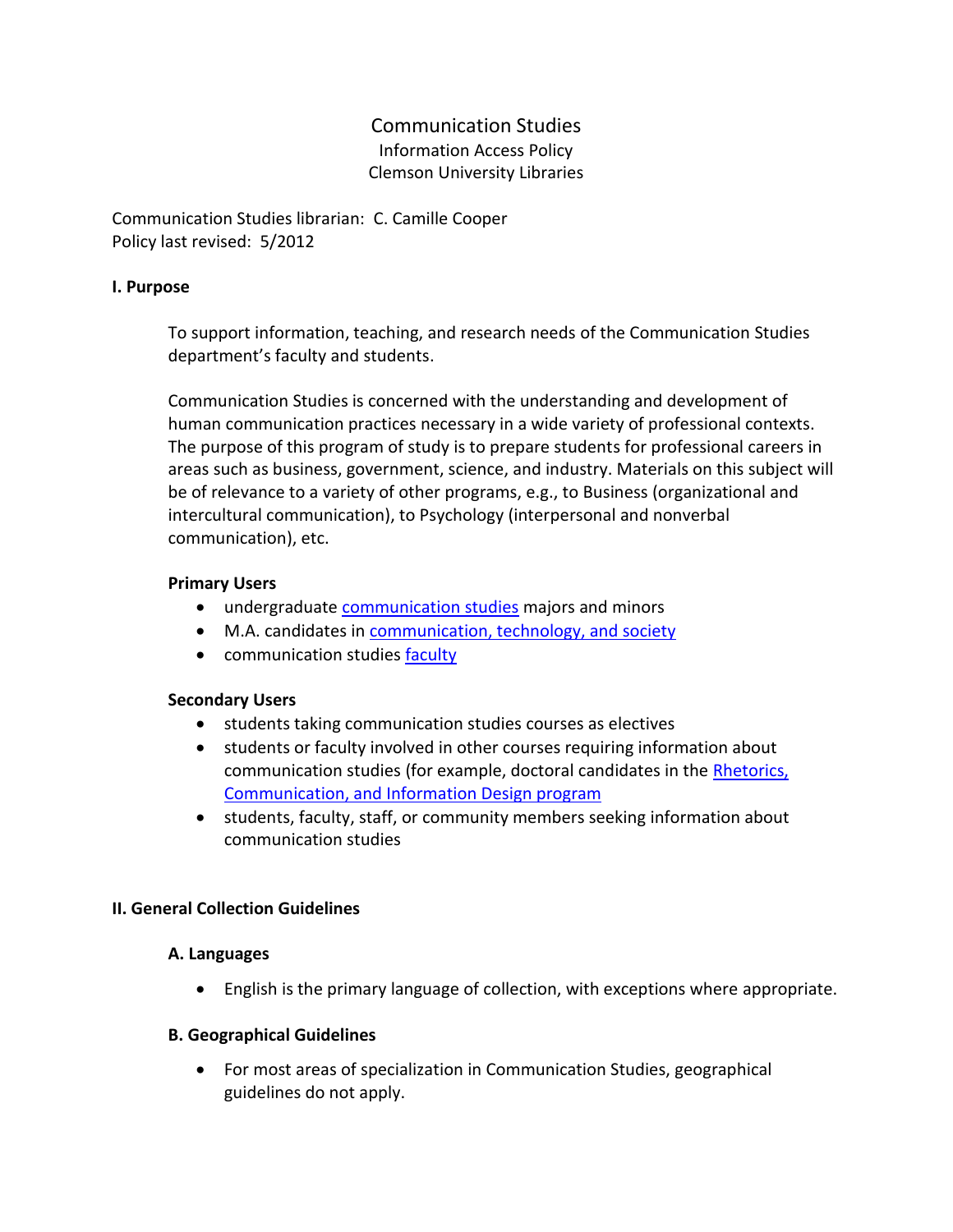#### **C. Types of Material**

- Books (including handbooks, dictionaries, encyclopedias, collections of speeches, and bibliographies) and serials are the primary formats collected
- Electronic information sources are collected where appropriate
- Audiovisual media are collected where appropriate
- Popular- level materials and textbooks are collected selectively; textbooks for classes taught at Clemson will not be purchased unless they are deemed useful outside the scope of those particular classes

#### **D. Date of Publication**

Emphasis is on the acquisition of current publications, with limited purchasing of retrospective materials to fill in gaps and to acquire important earlier works.

### **E. Other General Considerations:**

Because of the broad range of subjects that a student of Communication Studies will find relevant, acquisition policies for materials covered by other [information access](http://www.clemson.edu/library/reference/infoAccessPolicies.html) [policies](http://www.clemson.edu/library/reference/infoAccessPolicies.html) will also be of interest.

#### **III. Access to Information Not Owned by Clemson**

#### **A. Interlibrary Loan**

The primary access point journals and secondary access point for books not owned or accessible by the Libraries will be Interlibrary Loan. This service is free to Clemson University students, faculty, and staff.

#### **B. PASCAL Delivers**

The primary access point for books not owned or accessible by the Libraries will be PASCAL Delivers. This service provides access to books owned by other academic libraries in the state of South Carolina and is free to Clemson University students, faculty, and staff.

## **C. Commercial Document Suppliers**

Document delivery via commercial document suppliers will be offered free of charge to Clemson University students, faculty, or staff if the needed information is not available from interlibrary loan sources.